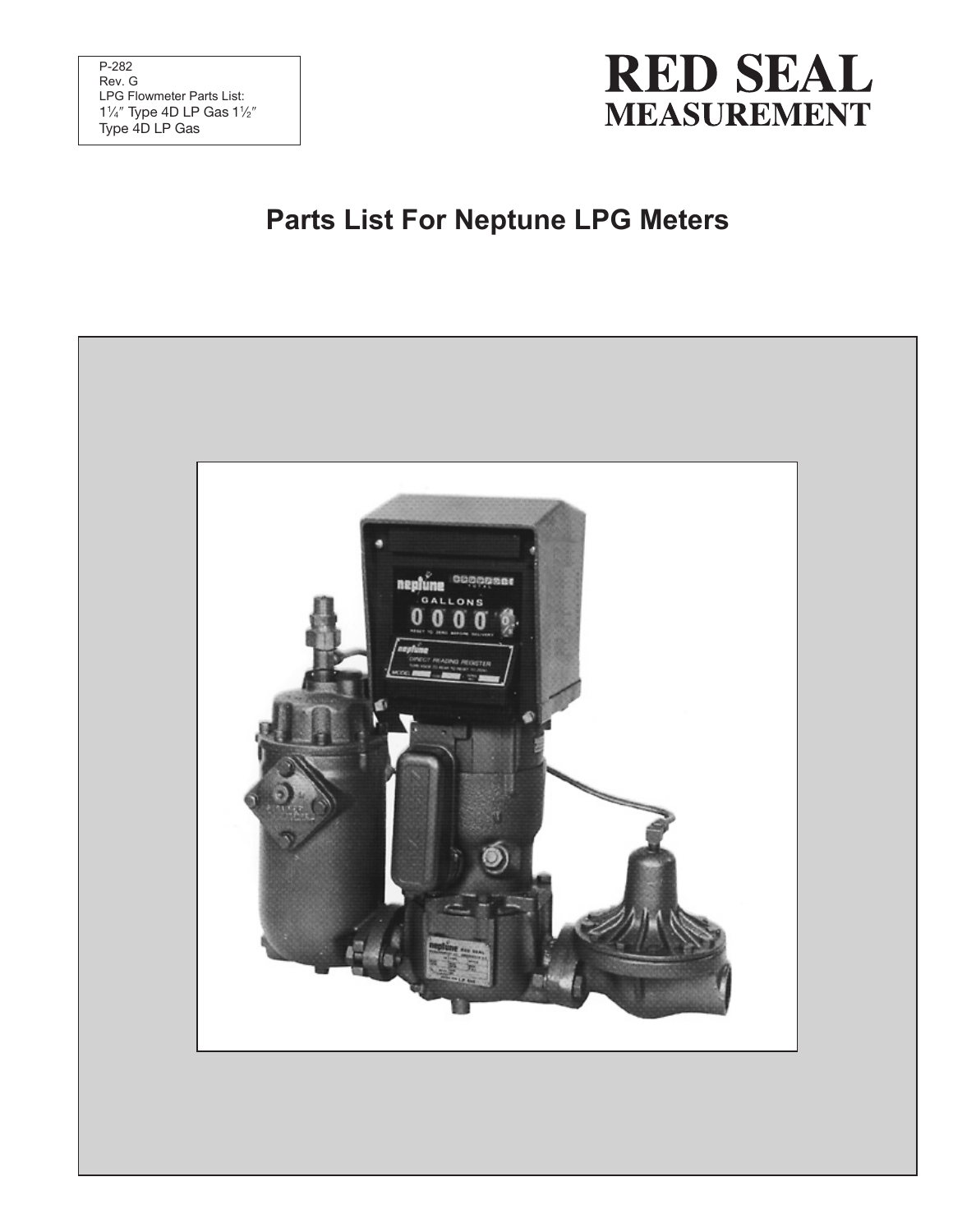### Vapor Release and Strainer



|                |                                           | Part Number                        |
|----------------|-------------------------------------------|------------------------------------|
| Index          | Part                                      | $1\frac{1}{4}$ "/1 $\frac{1}{2}$ " |
| 1              | Gasket O-ring                             | 100139-022                         |
| $\overline{c}$ | Screw, 3/8-16 x 1, Socket Hd.             | 8325-014                           |
| 3              | Lockwasher, 3/8 steel                     | 45828-001                          |
|                | Mounting Cover with Float                 | 83481-701                          |
| 4              | Cover Assembly Vapor Release              | 400077-701                         |
| 5              | Valve Assembly Bypass                     | 100237-001                         |
| 6              | Screw and Plate Assembly                  | 100333-001                         |
| 7              | O-ring, 1/16 sect x 11/16 ID              | 100138-006                         |
| 8              | Spring Compression                        | 100024-003                         |
| 9              | Main Valve Complete                       | 89274-006                          |
| 10             | Sleeve, Valve                             | 82446-005                          |
| 11             | Piston, Seal                              | 83179-000                          |
| 12             | Lockwasher, No. 10 steel                  | 41211-000                          |
| 13             | Screw, 10-32 x 5/8 fil hd steel           | 41221-002                          |
|                | Lower Valve Housing Complete              | 86797-001                          |
| 14             | Link Assembly                             | 100334-001                         |
| 15             | Valve Housing with Extensions             | 82455-000                          |
| 16             | Rivet, Valve Lever                        | 40819-002                          |
| 17             | Stem, Valve                               | 83127-001                          |
| 18             | Pin. Valve Stem                           | 42941-000                          |
| 19             | Pin, Float Lever (long)                   | 40820-003                          |
| 20             | Washer, Float Lever Pin (long)            | 40491-000                          |
| 21             | Cotter Pin, 1/16 dia x 1/2, brass         | 41402-000                          |
| 22             | Pin, Float Lever (short)                  | 82633-000                          |
| 23             | Washer, Float Lever Pin (short)           | 41989-000                          |
| 24             | <b>Float Complete</b>                     | 82476-001                          |
| 25             | Strainer and Gasket Assembly (80-mesh)    | 101433-704                         |
| 26             | Gasket, Strainer, O-ring                  | 100139-032                         |
| 29             | Inlet Check Valve Complete (soft seat)    | 84983-704                          |
|                | Parts Break Down Page 3                   |                                    |
| 30             | Gasket O-ring                             | 100139-010                         |
| 31             | Strainer Cover (with thermometer well)    | 83485-702                          |
|                | Strainer Cover (without thermometer well) | 83486-705                          |
| 32             | Washer, Plain, 7/16 steel                 |                                    |
| 33             | Cap Screw, 7/16-14 x 1-3/8, hex hed steel |                                    |
| 34             | Body, Vapor Release and Strainer          | 83495-701                          |
| 35             | Lockwasher, 7/16 steel                    |                                    |
| 36             | Plug, Drain                               | 100075-003                         |
|                | Bushing, 1-1/2 x 1-1/4 (for 1-1/4" meter) | 8384-101                           |
| 37             | Caution Tag                               | 100322-001                         |
| 38             | Cap Screw, 3/8-16 x 1, hex hd steel       |                                    |
|                | (without seal hole)                       | 100067-053                         |
|                | (with seal hole)                          | 100068-027                         |
| 39             | Valve, Vapor Return Check (straight type) | 84828-000                          |

### Differential Valve



 $1\frac{1}{4}$ -inch/1 $\frac{1}{2}$ -inch



|                |                                                | Part Number    |
|----------------|------------------------------------------------|----------------|
| Index          | Part                                           | $1\frac{1}{2}$ |
| 1              | Cover                                          | 400000-701     |
| $\mathfrak{p}$ | Spring, Valve                                  | 83775-000      |
|                | Diaphragm Complete                             | 1001571        |
| 3              | Screw, Diaphragm                               | 83774-002      |
| 4              | Lockwasher, 7/16 steel                         | 41012-002      |
| 5              | Retainer, Spring                               | 83773-000      |
| 6              | Retainer, Diaphragm                            | 83772-002      |
| 7              | Diaphragm                                      | 1000624        |
| 8              | Gasket, O-ring                                 | 100139-001     |
| 9              | Valve, Stem Assembled                          | 83768-002      |
| 10             | Screw, 3/8 - 16 x 1, hex hd steel              | 100067-051     |
|                | Screw, 3/8 - 16 x 1, hex hd steel              |                |
|                | (with seal hole)                               | 100068-050     |
| 10A            | Lockwasher, 3/8 steel (not shown)              | 45828-001      |
| 11             | Body                                           | 84986-701      |
| 12             | Gasket, Flange                                 | 82060-000      |
| 13             | Fitting, Straight, 3/8 flared tube (male half) | 84826-000      |
| 14             | Fitting, Elbow, 3/8 flared tube (male half)    | 84825-001      |
|                | 15Tube, Connecting, with Nuts                  | 83937-000      |
|                | Tube, Connecting, with Nuts (angle type)       |                |

\* If valve stem (index 9) or screw (index 3) are not as shown in drawing, both parts must be replaced.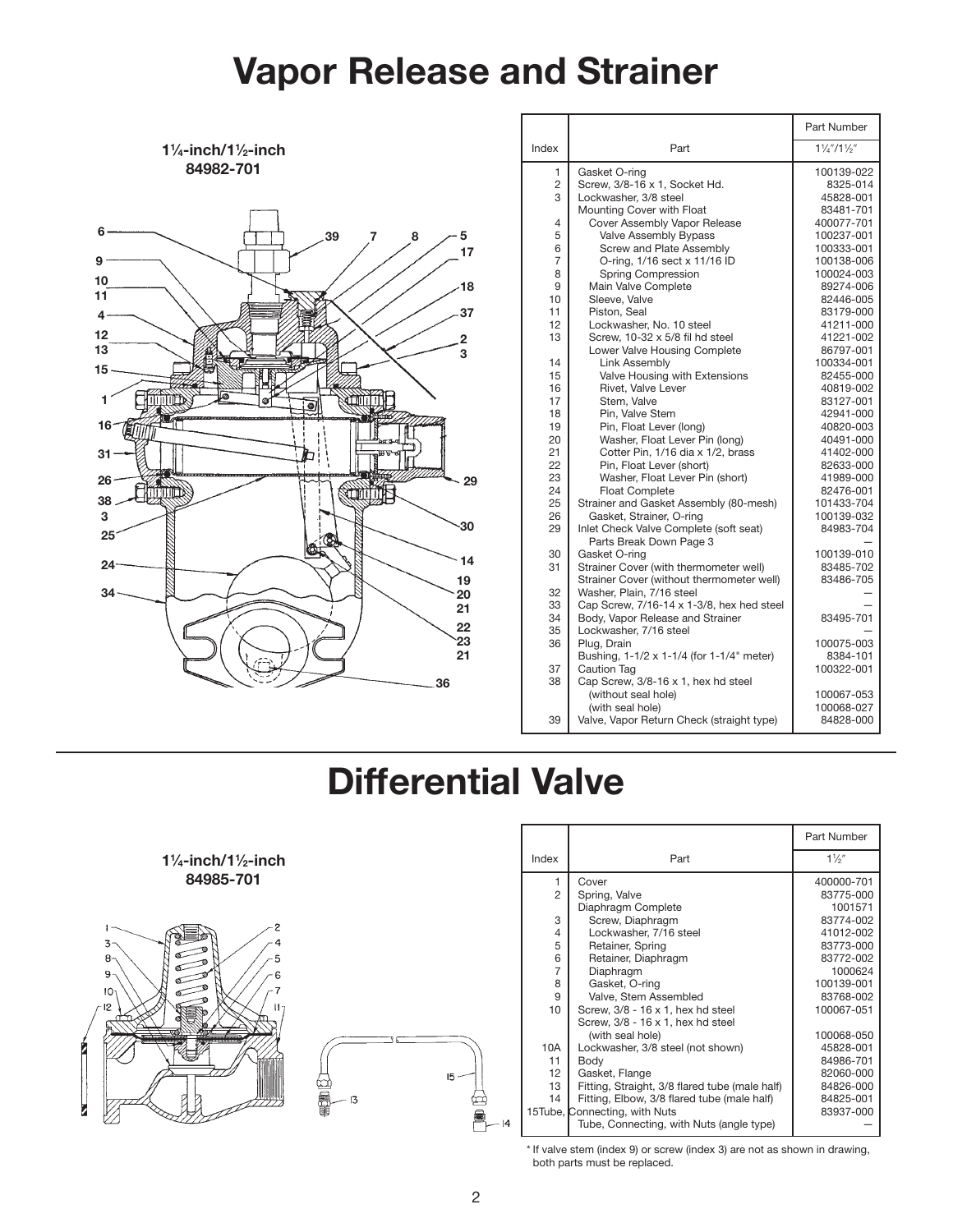

| Index          | Description             | Part Number |
|----------------|-------------------------|-------------|
|                | Ring, Retaining         | 83441-000   |
| $\overline{2}$ | Screw                   | 83442-000   |
| 3              | Spring                  | 83492-000   |
| $\overline{4}$ | Strap, Inlet Check      | 83493-003   |
| 5              | <b>Inlet Flange</b>     | 84984-005   |
|                | Ring, Retaining, Truarc | 86071-000   |
| 8              | Washer, Lock            | 41117-000   |
| 9              | "O" Ring                | 100146-003  |
| 10             | Holder, Disk            | 100423-002  |
| 11             | Shaft, Inlet Check      | 100896-001  |
| 12             | Retainer, Disk          | 100897-001  |
| 13             | Bearing                 | 100899-001  |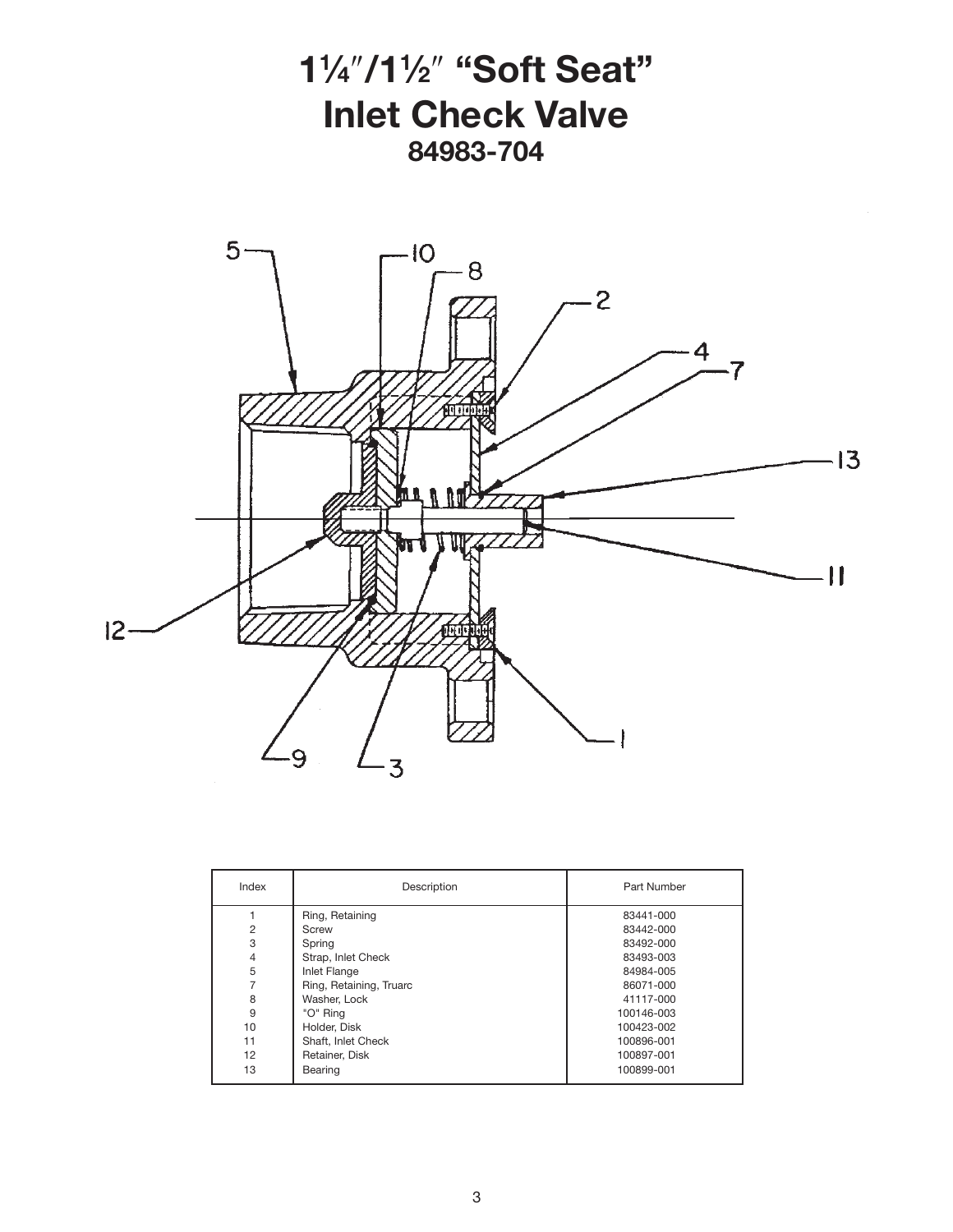## Flowmeter without Temperature Compensator



|                |                                                          | Part Number    |                |
|----------------|----------------------------------------------------------|----------------|----------------|
| Index          | Part                                                     | $1\frac{1}{4}$ | $1\frac{1}{2}$ |
| 1              | <b>Stud Register Mounting</b>                            | 84435-000      | 84435-000      |
| $\overline{2}$ | Cover, Main Case                                         | 83479-701      | 83479-701      |
| 3              | Gasket, Main Case                                        | 4862-008       | 4862-008       |
| 4              | Screw, Cap, Main Case 7/16 - 14 x 1-3/8                  | 795-003        | 795-003        |
|                | Screw, Cap, Main Case (with seal hole) 7/16 - 14 x 1-3/8 | 795-011        | 795-011        |
| 4A             | Lockwasher, 7/16 Bolt (not shown)                        | 41012-002      | 41012-002      |
| 5              | Main Casing with Locating Pin                            | 83477-701      | 84978-002      |
| 6              | Measuring Chamber Complete                               | C43260-101     | C83271-101     |
| 7              | Diaphragm                                                | 43271-000      | 83277-000      |
| 8              | Roller Control                                           | 43275-000      | 43275-000      |
| 9              | Pin Seal                                                 | 42792-000      | 42792-000      |
| 10             | Dowel Stud, Seal Pin                                     |                |                |
| 11             | Screw, Measuring Chamber                                 |                |                |
| 12             | Star Connection with setscrew                            | 82976-001      | 82976-001      |
| 13             | Adapter, Gear Train, Non-Swivel                          | 85006-000      | 85006-000      |
| 14             | Gear Train Complete                                      |                |                |
|                | 9.375 Reduction U.S. Gal                                 |                | 84981-000      |
|                | 11.6 Reduction IMP Gal                                   |                |                |
|                | 14.06 Reduction U.S. Gal                                 | 83501-000      |                |
|                | 16.5 Reduction IMP Gal                                   |                |                |
|                | 25.4184 Reduction Liters                                 |                | 83280-052      |
|                | 36.41 Reduction Liters                                   | 82710-054      |                |
| 15             | Stuffing Box Nut with Bushing                            | 83536-000      | 83536-000      |
| 16             | Seal, U-cup Shaft                                        | 100025-002     | 100025-002     |
| 17             | <b>Expander Seal</b>                                     | 83539-000      | 83539-000      |
| 18             | Spring, Stuffing Box                                     | 83540-000      | 83540-000      |
| 19             | Nut Clamp                                                | 34-000         | 34-000         |
| 20             | Gasket, O-ring, Gear Train                               | 100138-003     | 100138-003     |
| 21             | Gasket, Flange                                           | 82060-000      | 82060-000      |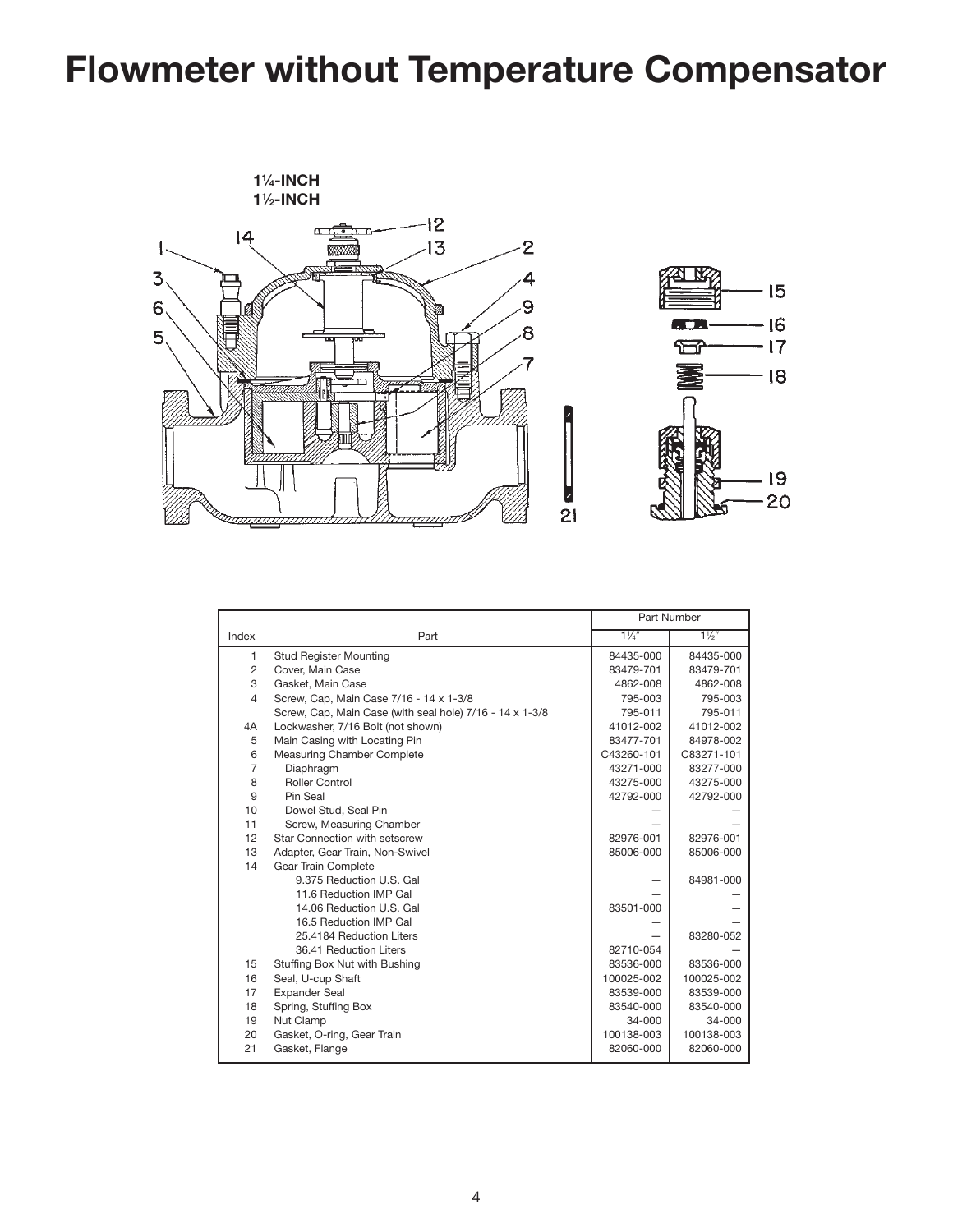## Flowmeter with Temperature Compensator

11 ⁄4-inch 1<sup>1</sup>/<sub>2</sub>-INCH

 $\sqrt{\frac{1}{2}}$ ħ ρq ΠC 7 .<br>D<br>D<br>D **F** Ø MOVE COVER<br>CALIBRATE  $\overline{c}$ 3 я  $5<sub>o</sub>$ 

|                |                                                         | Part Number    |                |
|----------------|---------------------------------------------------------|----------------|----------------|
| Index          | Part                                                    | $1\frac{1}{4}$ | $1\frac{1}{2}$ |
|                | LP-Gas Temperature Compensator                          | See Note       | See Note       |
| 2              | Cap Screw, Main Case 7/16 - 14 x 1-3/8                  | 795-003        | 795-003        |
|                | Cap Screw, Main Case (with seal hole) 7/16 - 14 x 1-3/8 | 795-011        | 795-011        |
| 2A             | Lockwasher, 7/16 Bolt (not shown)                       | 41012-002      | 41012-002      |
| 3              | Gasket                                                  | 4862-008       | 4862-008       |
| $\overline{4}$ | Main Casing with Locating Pin                           | 83477-701      | 84978-702      |
| 5              | Measuring Chamber Complete                              | C43260-101     | C83271-101     |
| 6              | Diaphragm                                               | 43271-000      | 83277-000      |
| 7              | Roller, Control                                         | 43275-000      | 43275-000      |
| 8              | Pin Seal                                                | 42792-000      | 42792-000      |
| 9              | Dowel Stud Seal Pin                                     |                |                |
| 10             | Screw, Measuring Chamber                                |                |                |

NOTE: Temperature Compensator parts are shown on pages 6, 7 and 8.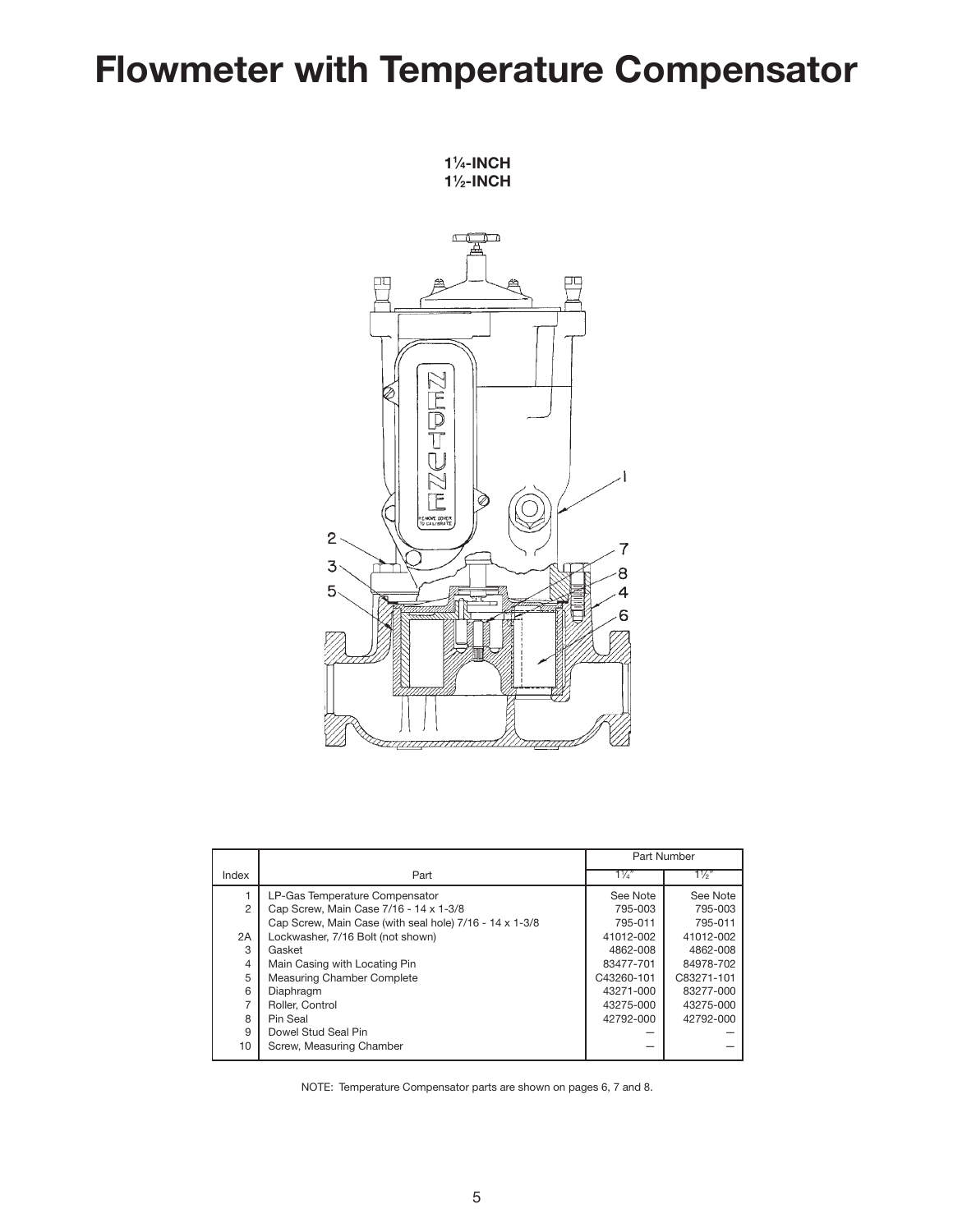## Temperature Compensator, Type 1 Style 2







1<sup>1</sup>/<sub>4</sub>-INCH and 1<sup>1</sup>/<sub>2</sub>-INCH

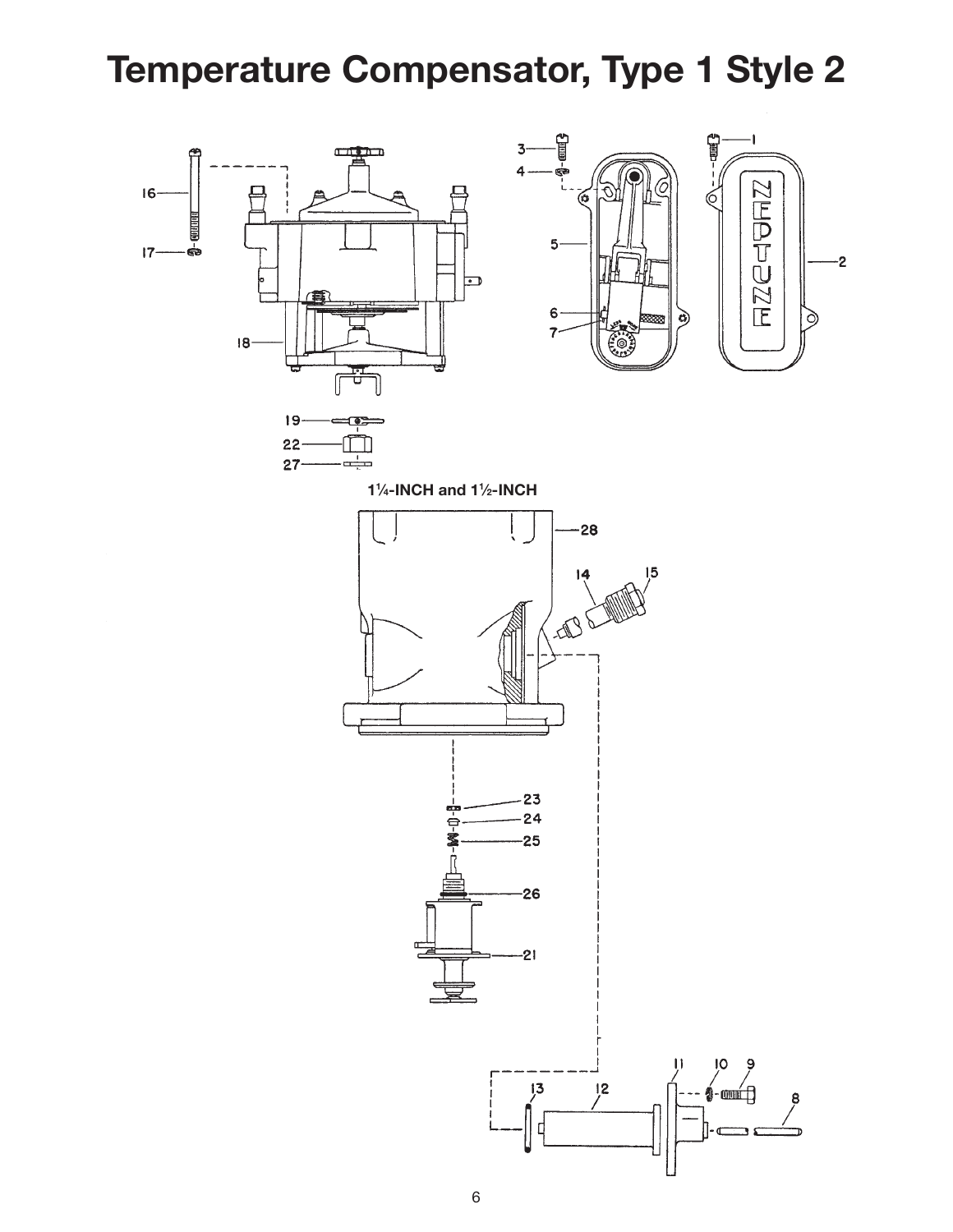# Temperature Compensator, Type 1 Style 2

 ⁄4-inch — 86600-00X ⁄2-inch — 86600-00X

| $1\frac{1}{4}$<br>Part<br>Index<br>1<br>Screw, Cover (10-32 special)<br>9287-003 | $1\frac{1}{2}$<br>9287-003 |
|----------------------------------------------------------------------------------|----------------------------|
|                                                                                  |                            |
|                                                                                  |                            |
| $\overline{2}$<br>Cover, Lever Arm Mounting Plate<br>86665-000                   | 86665-000                  |
| 3<br>Screw, 10-32 x 5/8, fil hd steel<br>41221-002                               | 41221-002                  |
| $\overline{4}$<br>Lockwasher, No. 10 steel<br>41211-000                          | 41211-000                  |
| 5<br>Mounting Plate and Lever Arm Assembly<br>86649-003                          | 86649-003                  |
| 6<br>Pin, Lever Arm Lock<br>86661-001                                            | 86661-001                  |
| $\overline{7}$<br>Cotter Pin, 1/16 dia x 3/8, brass<br>86973-000                 | 86973-000                  |
| 8<br>Pin. Thermostat<br>86648-000                                                | 86648-000                  |
| 9<br>Screw, 1/4-20 x 3/4, hex hd steel<br>83784-000                              | 83784-000                  |
| 10<br>Lockwasher, 1/4 steel<br>41117-000                                         | 41117-000                  |
| 11<br>Cover, Thermostat<br>86647-001                                             | 86647-001                  |
| 12<br>Thermostat (Bellows)<br>86646-000                                          | 86646-000                  |
| 13<br>Gasket, O-ring, Thermostat Cover<br>100139-005                             | 100139-005                 |
| Thermometer Well Complete<br>14<br>1001906                                       | 1001906                    |
| 15<br>Cover. Thermometer Well<br>600443-001                                      | 600443-001                 |
| 16<br>Screw, 1/4-20 x 2-1/2, fil hd steel<br>8302-107                            | 8302-107                   |
| 17<br>Lockwasher, 1/4 steel, small<br>88721-000                                  | 88721-000                  |
| 18<br>Adapter Unit Complete (see page 6)<br>86602-705                            | 86602-705                  |
| Driving Arm with Setscrew<br>19<br>82976-001                                     | 82976-001                  |
| 21<br><b>Gear Train Complete</b>                                                 |                            |
| 9.375 Reduction US Gal                                                           | 84981-000                  |
| 11.6 Reduction IMP Gal                                                           | 083280-051                 |
| 14.06 Reduction US Gal<br>83501-000                                              |                            |
| 16.5 Reduction IMP Gal                                                           |                            |
| 25.4181 Reduction Litres                                                         | 83280-052                  |
| 82710-054<br>36.41 Reduction Litres                                              |                            |
| 22<br>Nut and Bushing Assy, Stuffing Box<br>83536-000                            | 83536-000                  |
| 23<br>Seal U-cup Shaft<br>100025-002                                             | 100025-002                 |
| 24<br>Expander, Seal<br>83539-000                                                | 83539-000                  |
| 25<br>Spring, Stuffing Box<br>83540-000                                          | 83540-000                  |
| 26<br>Gasket, O-ring<br>100138-003                                               | 100138-003                 |
| 27<br>Nut, Clamp<br>34-000                                                       | 34-000                     |
| 28<br>Housing, Compensator<br>86601-701                                          | 86601-701                  |
|                                                                                  |                            |